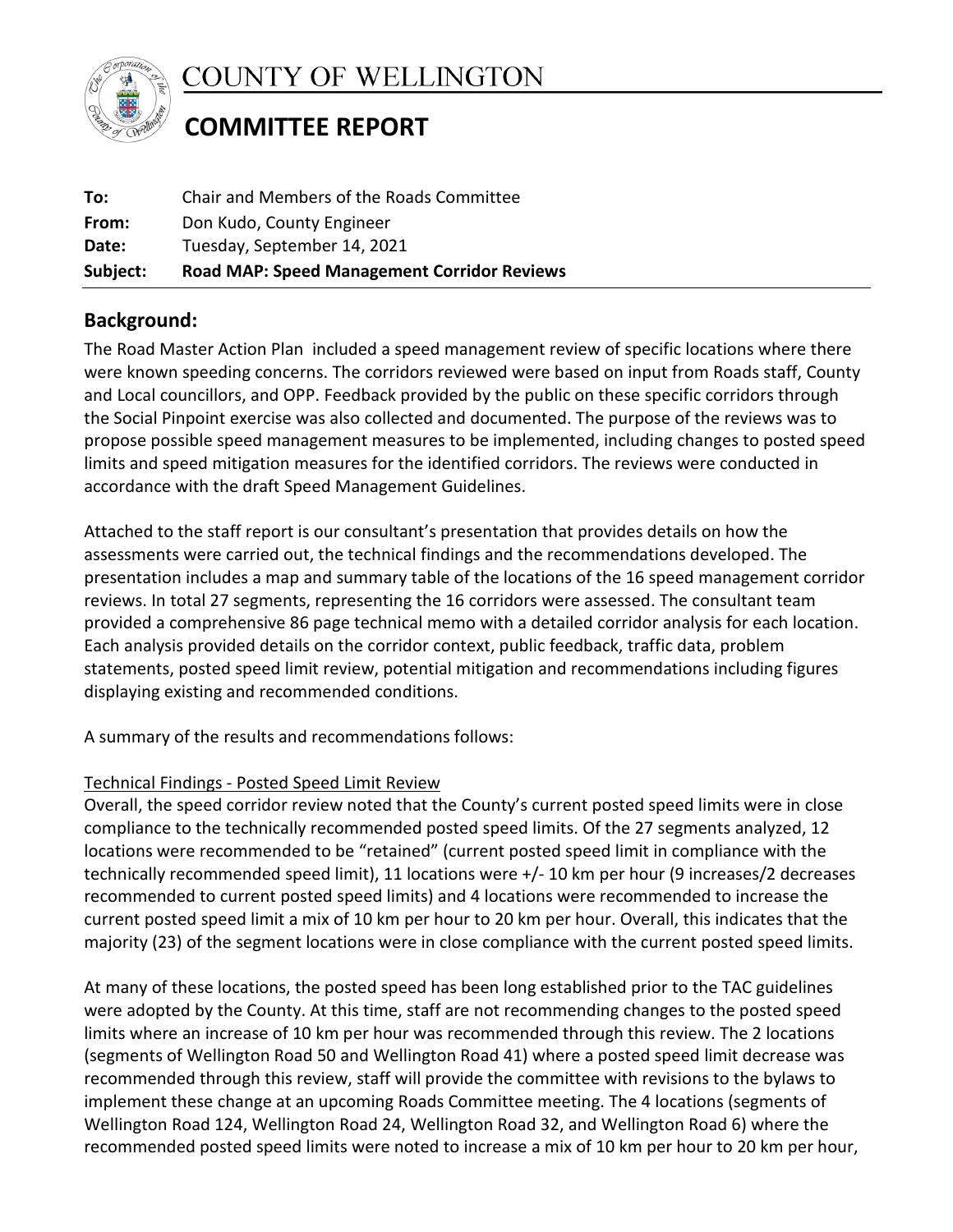staff recommend that further analysis, monitoring and consultation occur prior to any changes are staff recommend that further analysis, monitoring and consultation occur prior to any changes proposed to the committee. These locations could be subject to the development of Speed Management Plans as proposed in the draft guidelines.

The review study also recommended 4 locations (Wellington Road 19 - 2 locations, Wellington Road 36, Wellington Road 11) where the transition of the posted speed limits could be adjusted to be closer to the urban/rural split. These proposed adjustments would be subject to further review with respect to confirmation of sightlines and safe stopping distance. Any proposed changes to the limits of posted speed limits would require a bylaw revision for approval by the committee.

#### Recommended Minor Works

For a number of segment locations, recommended adjustments to existing signage (location of signs, additional waring sign tabs) and installation of new signs (speed radar signs, advisory signs, flashing school zones signs). These immediate minor works consisting of 11 locations could be implemented in the short term. With the results of the corridor reviews being used as examples for other corridors that were not reviewed in the study, an annual capital budget allocation of \$50,000.00 to implement minor works for speed management purposes is recommended. This annual capital budget allocation would also be used to fund the development of speed management plans for design and consultation purposes.

Pedestrian crossovers (PXO) were recommended for 5 locations as a speed management measure. The draft Speed Management Guidelines propose that a cost share with the local municipality be determined on a site specific basis as a PXO installation would provide benefits to pedestrian use and to the county road network. An annual capital budget allocation of \$150,000.00 to provide funding for PXOs on County roads is recommended.

#### Recommended Major Works

Changes to the physical road environment as a means to help manage speed is proposed for 11 locations. These changes consist of traffic calming curb extensions, modifications to the road cross section and urbanization of the right of way through various means such as adding sidewalks, multi use paths, paved boulevards, curb and gutter. These major capital road works require detailed design and estimates and in some cases, full road reconstruction to implement. Cost sharing of elements that are local responsibility such as sidewalks would also need to be determined with the local municipality. The inclusion of these design elements to currently forecasted road projects such as the upcoming reconstruction of WR 32 (Lake Road) would impact those project specific budgets.

Other major work that would have capital budget impacts would be the implementation of Community Safety Zones and Automated Speed Enforcement. The Speed Management Corridor Reviews recommend 3 locations (segments of Wellington Road 24, Wellington Road 18, and Wellington Road 11) as possible candidates for Automated Speed Enforcement. As provided in a September, 2020 report to the Police Services Board, costs for ASE for both capital and operating includes the capital costs for cameras and associated equipment and annual operating costs for processing and administration. Financial impacts were not possible to quantify as the estimates for the number of cameras and number of charges to be issued would need to be determined. CSZ and ASE are speed management tools proposed in the draft guidelines to be implemented as part of a speed management plan. Staff recommend that should the Speed Management Guidelines be adopted, the engagement and consultation elements for these road corridor segments be undertaken. As part of the